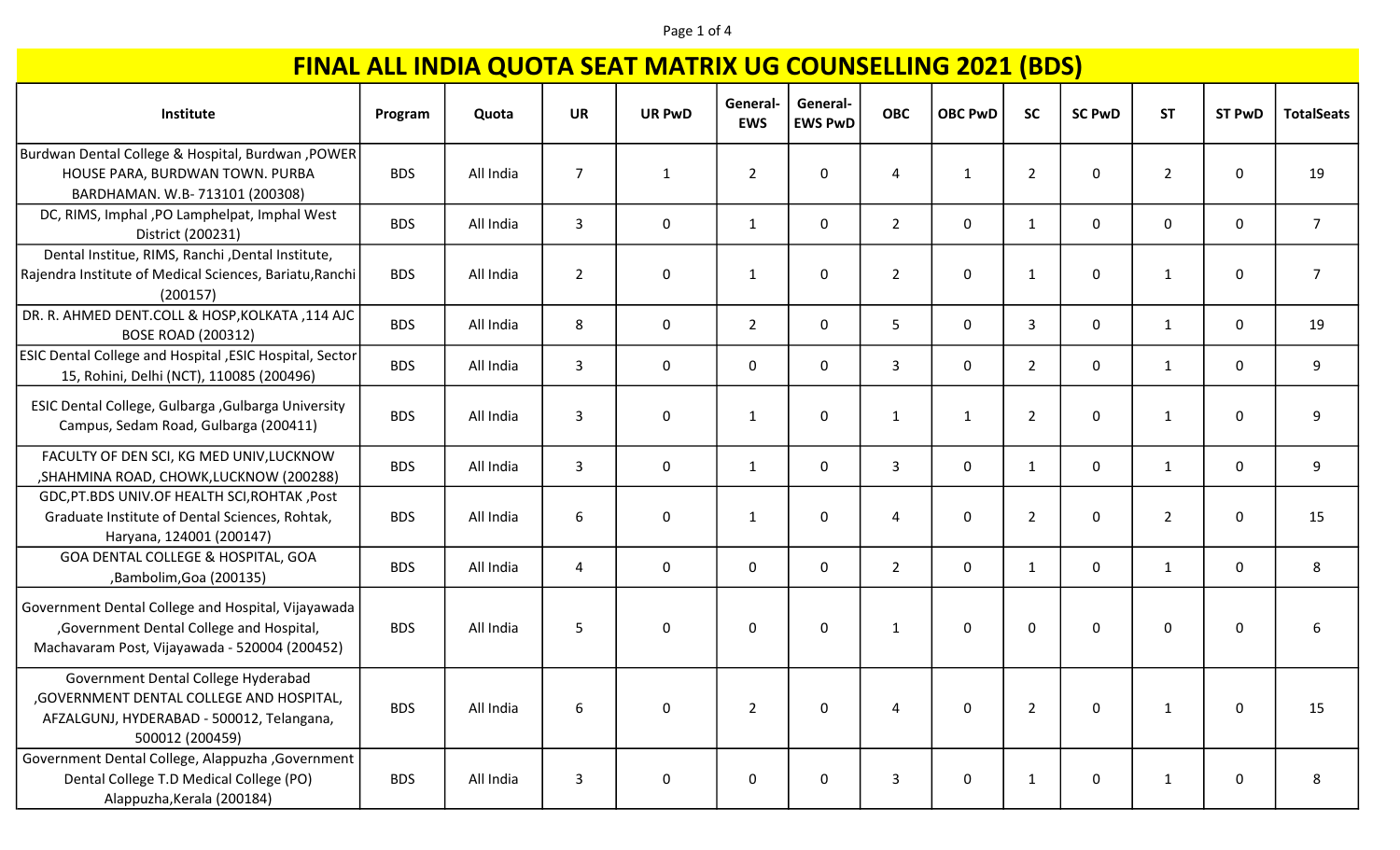#### Page 2 of 4

| Institute                                                                                                                                                           | Program    | Quota     | <b>UR</b>      | <b>UR PwD</b> | General-<br><b>EWS</b> | General-<br><b>EWS PwD</b> | <b>OBC</b>     | <b>OBC PwD</b> | $\mathbf{v}$<br><b>SC</b> | <b>SC PwD</b> | <b>ST</b>    | <b>ST PwD</b> | <b>TotalSeats</b> |
|---------------------------------------------------------------------------------------------------------------------------------------------------------------------|------------|-----------|----------------|---------------|------------------------|----------------------------|----------------|----------------|---------------------------|---------------|--------------|---------------|-------------------|
| Government Dental College, Thrissur, MEDICAL<br>COLLEGE(P O) THRISSUR (200185)                                                                                      | <b>BDS</b> | All India | $\mathbf{3}$   | 0             | $\overline{2}$         | $\mathbf 0$                | $\overline{2}$ | $\overline{0}$ | $\mathbf{1}$              | $\pmb{0}$     | $\mathbf{0}$ | $\mathsf{O}$  | 8                 |
| GOVT DEN COLL DENTAL WING PATIALA , Govt. Dental<br>College and Hospital, Patiala, Punjab, 147001 (200245)                                                          | <b>BDS</b> | All India | $\overline{2}$ | $\mathbf{1}$  | $\mathbf{1}$           | 0                          | $\overline{2}$ | $\mathbf 0$    | $\mathbf{1}$              | $\mathbf 0$   | $\mathbf{1}$ | $\pmb{0}$     | 8                 |
| GOVT DENTAL COLLEGE Kannur , Pariyaram Medical<br>College P O, Kannur, Kerala, Kerala, 670503 (200494)                                                              | <b>BDS</b> | All India | $\overline{2}$ | 0             | $\mathbf 0$            | $\mathbf{1}$               | 3              | 0              | $\overline{2}$            | $\mathbf 0$   | $\mathbf{1}$ | 0             | 9                 |
| Govt Dental College RIMS Kadapa , PRINCIPAL GOVT<br>DENTAL COLLEGE, RIMS, PUTLAMPALLI KADAPA State<br>ANDHRA PRADESH Pin 516004, Andhra Pradesh,<br>516004 (200447) | <b>BDS</b> | All India | $\mathbf 0$    | 0             | $\mathbf 0$            | $\mathbf 0$                | 0              | $\mathbf 0$    | $\mathbf 0$               | $\mathbf 0$   | 0            | $\mathbf 0$   | $\mathbf 0$       |
| GOVT. COLLEGE OF DENTISTRY, INDORE, 1 Sardar<br>Patel Marg Indore (200201)                                                                                          | <b>BDS</b> | All India | 5              | $\mathsf{O}$  | $\mathbf{1}$           | 0                          | $2^{\circ}$    | $\mathbf 0$    | $\mathbf{1}$              | $\mathsf{O}$  | $\mathbf 0$  | $\mathbf 0$   | 9                 |
| GOVT. D.C. & RESEARCH INST, BANGALORE, FORT,<br>VICTORIA HOSPITAL CAMPUS, BANGALORE (200169)                                                                        | <b>BDS</b> | All India | $\overline{4}$ | 0             | $\mathbf{1}$           | 0                          | $\overline{2}$ | $\mathbf 0$    | $\mathbf 0$               | $\mathbf{1}$  | $\mathbf{1}$ | $\mathsf{O}$  | 9                 |
| GOVT. DC & RESEARCH INSt., BELLARY, GOVT DENTAL<br>COLLEGE AND RI, VIMS CAMPUS, CANTONMENT<br>BELLARY (200170)                                                      | <b>BDS</b> | All India | $\overline{4}$ | $\mathbf{1}$  | $\mathbf{1}$           | 0                          | $\mathbf{3}$   | 0              | $\mathbf{1}$              | $\mathbf 0$   | 0            | $\mathbf 0$   | 10                |
| GOVT. DENTAL COLL.& HOSP., JAMNAGAR, Opp. City<br>Police Line, Navagam Ghed, Jamnagar (200139)                                                                      | <b>BDS</b> | All India | 8              | $\mathbf 0$   | $\overline{2}$         | 0                          | 4              | $\mathbf{1}$   | 3                         | $\mathbf 0$   | $\mathbf{1}$ | $\mathbf 0$   | 19                |
| GOVT. DENTAL COLLEGE & HOSP, AHMEDABAD, NEW<br>CIVIL HOSPITAL CAMPUS, ASARWA, AHMEDABAD,<br>Gujarat, 380016 (200140)                                                | <b>BDS</b> | All India | $\overline{7}$ | $\mathbf{1}$  | $\overline{2}$         | $\mathbf 0$                | 5              | $\Omega$       | $\overline{3}$            | $\mathbf 0$   | $\mathbf{1}$ | $\mathbf 0$   | 19                |
| GOVT. DENTAL COLLEGE & HOSP., AURANGABAD<br>, Government Medical College and Hospital Campus<br>Dhanwantari Nagar Ghati Aurangabad, Maharashtra,<br>431001 (200213) | <b>BDS</b> | All India | 4              | 0             | $\mathbf 0$            | 0                          | 3              | $\mathbf 0$    | $\mathbf{1}$              | $\mathbf 0$   | $\mathbf{1}$ | $\mathbf 0$   | 9                 |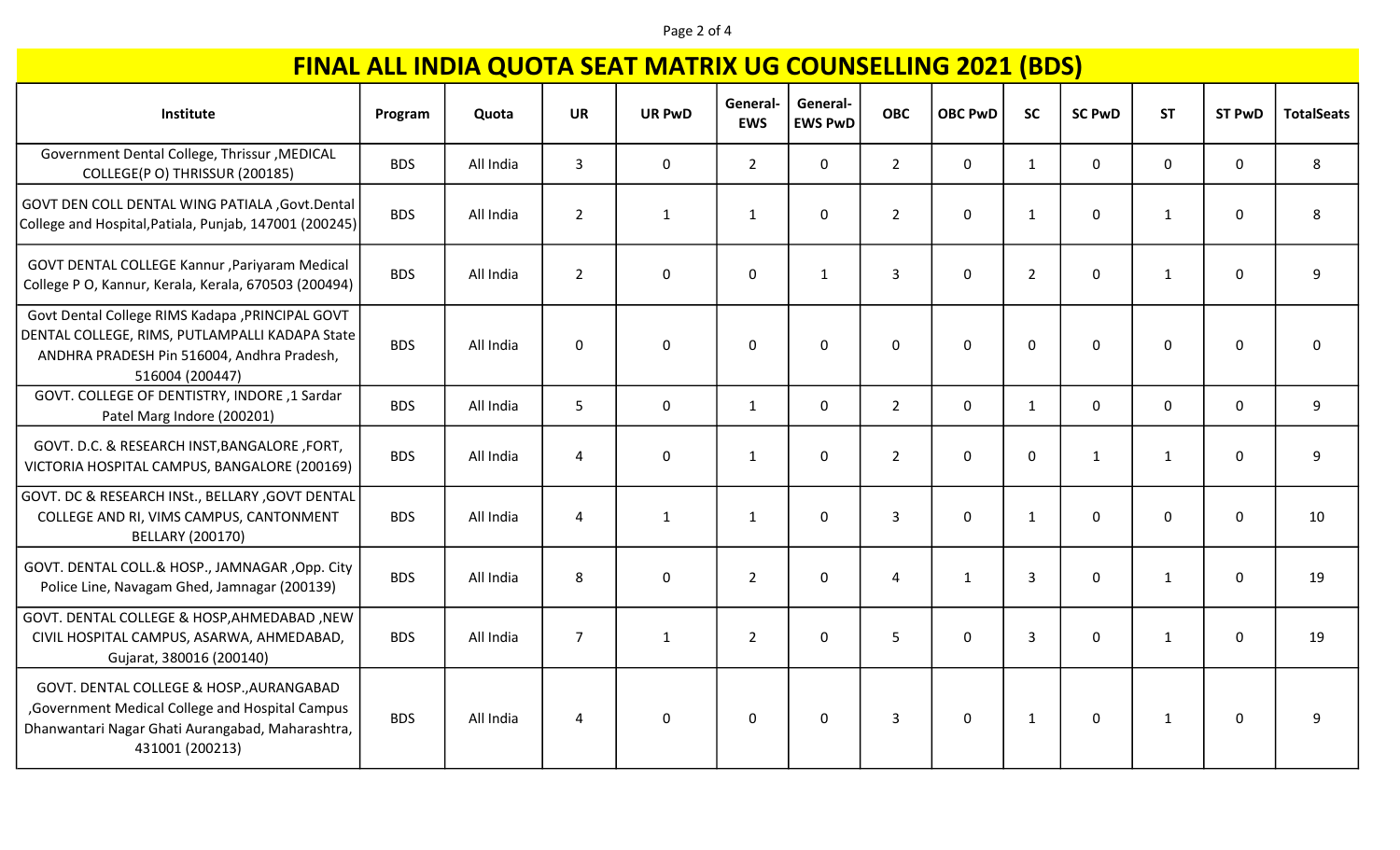#### Page 3 of 4

| Institute                                                     | Program    | Quota     | <b>UR</b>      | <b>UR PwD</b>    | General-<br><b>EWS</b> | General-<br><b>EWS PwD</b> | <b>OBC</b>     | <b>OBC PwD</b> | <b>SC</b>      | <b>SC PwD</b> | <b>ST</b>    | <b>ST PwD</b> | <b>TotalSeats</b> |
|---------------------------------------------------------------|------------|-----------|----------------|------------------|------------------------|----------------------------|----------------|----------------|----------------|---------------|--------------|---------------|-------------------|
| GOVT. DENTAL COLLEGE & HOSP., MUMBAI, St                      |            |           |                |                  |                        |                            |                |                |                |               |              |               |                   |
| Georges Hospital Compound P D Mellow road Fort                | <b>BDS</b> | All India | 8              | $\mathbf 0$      | $2^{\circ}$            | $\mathsf{O}$               | $\overline{4}$ | $\mathbf{1}$   | $\overline{3}$ | 0             | $\mathbf{1}$ | 0             | 19                |
| Mumbai, Maharashtra, 400001 (200214)                          |            |           |                |                  |                        |                            |                |                |                |               |              |               |                   |
| GOVT. DENTAL COLLEGE & HOSP., NAGPUR                          |            |           |                |                  |                        |                            |                |                |                |               |              |               |                   |
| , Government Dental College And Hospital GMC                  | <b>BDS</b> | All India | $\overline{2}$ | $\mathbf{1}$     | $\mathbf{1}$           | $\mathbf 0$                | $\overline{2}$ | $\mathbf 0$    | $\overline{2}$ | 0             | $\mathbf{1}$ | 0             | 9                 |
| Campus Nagpur, Maharashtra, 440003 (200215)                   |            |           |                |                  |                        |                            |                |                |                |               |              |               |                   |
| GOVT. DENTAL COLLEGE, KOTTAYAM , Government                   |            |           |                |                  |                        |                            |                |                |                |               |              |               |                   |
| Dental College, P.O.Gandhinagar Kottayam- 686008              | <b>BDS</b> | All India | 3              | 0                | $\mathbf{0}$           | $\mathbf 0$                | $\mathbf{1}$   | 0              | $\mathbf{1}$   | 0             | 1            | 0             | 6                 |
| (200189)                                                      |            |           |                |                  |                        |                            |                |                |                |               |              |               |                   |
| GOVT. DENTAL COLLEGE, KOZIKODE , MEDICAL                      |            |           |                |                  |                        |                            |                |                |                |               |              |               |                   |
| COLLEGE CAMPUS, MEDICAL COLLEGE P.O.,                         | <b>BDS</b> | All India | 4              | $\mathbf 0$      | $\mathbf{1}$           | $\mathsf{O}$               | $2^{\circ}$    | $\mathbf 0$    | $\mathbf{1}$   | 0             | $\mathbf 0$  | 0             | 8                 |
| KOZHIKODE, Kerala, 673008 (200190)                            |            |           |                |                  |                        |                            |                |                |                |               |              |               |                   |
| GOVT. DENTAL COLLEGE, RAIPUR , Near Marahi Mata               |            |           |                |                  |                        |                            |                |                |                |               |              |               |                   |
| Mandir, Rajbandha Maidan, Raipur (C.G.),                      | <b>BDS</b> | All India | 6              | $\mathbf 0$      | $2^{\circ}$            | $\mathbf{0}$               | 4              | $\mathbf 0$    | $\overline{2}$ | 0             | 1            | 0             | 15                |
| Chhattisgarh, 492001 (200123)                                 |            |           |                |                  |                        |                            |                |                |                |               |              |               |                   |
| GOVT. DENTAL COLLEGE, SHIMLA , HP GOVERNMENT                  | <b>BDS</b> | All India | 5              | $\boldsymbol{0}$ | $\mathbf{1}$           | $\mathbf 0$                | 3              | $\mathbf 0$    | $\overline{2}$ | 0             | $\mathbf 0$  | 0             | 11                |
| DENTAL COLLEGE AND HOSPITAL SHIMLA (200153)                   |            |           |                |                  |                        |                            |                |                |                |               |              |               |                   |
| GOVT. DENTAL COLLEGE, TRIVANDRUM , Govt Dental                | <b>BDS</b> | All India | $\mathbf{1}$   | $\mathbf{1}$     | $\mathbf{1}$           | $\mathbf 0$                | $2^{\circ}$    | $\mathbf 0$    | $\mathbf{1}$   | 0             | $\mathbf{1}$ | 0             | $\overline{7}$    |
| College Thiruvananthapuram Kerala (200191)                    |            |           |                |                  |                        |                            |                |                |                |               |              |               |                   |
| IMS BHU Dental, Varanasi , Institute of Medical               | <b>BDS</b> | All India | 25             | $\mathbf{1}$     | 5 <sup>1</sup>         | $\mathbf{1}$               | 16             | $\mathbf{1}$   | 9              | $\mathbf{1}$  | 4            | $\mathbf 0$   | 63                |
| Sciences, Banaras Hindu University (200404)                   |            |           |                |                  |                        |                            |                |                |                |               |              |               |                   |
| Jawaharlal Nehru Institute of Dental Sciences, Imphal         |            |           |                |                  |                        |                            |                |                |                |               |              |               |                   |
| , Porompat, Imphal East, Manipur, Manipur, 795005<br>(200436) | <b>BDS</b> | All India | $\overline{2}$ | 0                | $\mathbf{1}$           | $\mathbf 0$                | $\overline{2}$ | $\mathbf 0$    | $\mathbf 0$    | $\mathbf{1}$  | $\mathbf 0$  | $\mathbf{1}$  | $\overline{7}$    |
| M.G.D.C. & HOSPITAL, PUDUCHERRY ,GOVT. OF                     |            |           |                |                  |                        |                            |                |                |                |               |              |               |                   |
| PUDUCHERRY INSTITUTION, GORIMEDU,                             | <b>BDS</b> | All India | $\overline{2}$ | $\mathbf 0$      | $\mathbf{1}$           | $\mathbf{0}$               | $2^{\circ}$    | $\mathbf{0}$   | $\mathbf{1}$   | 0             | $\mathbf 0$  | $\mathbf 0$   | 6                 |
| PONDICHERRY (200242)                                          |            |           |                |                  |                        |                            |                |                |                |               |              |               |                   |
| Maulana Azad Institute of Dental Sciences, New Delhi          |            |           |                |                  |                        |                            |                |                |                |               |              |               |                   |
| , MAMC Complex, B.S. Zafar Marg, New Delhi, Delhi             | <b>BDS</b> | All India | $\overline{2}$ | $\mathbf{1}$     | $\overline{2}$         | 0                          | $\overline{2}$ | 0              | $\mathbf{1}$   | 0             | 0            | 0             | 8                 |
| (NCT), 110002 (200451)                                        |            |           |                |                  |                        |                            |                |                |                |               |              |               |                   |